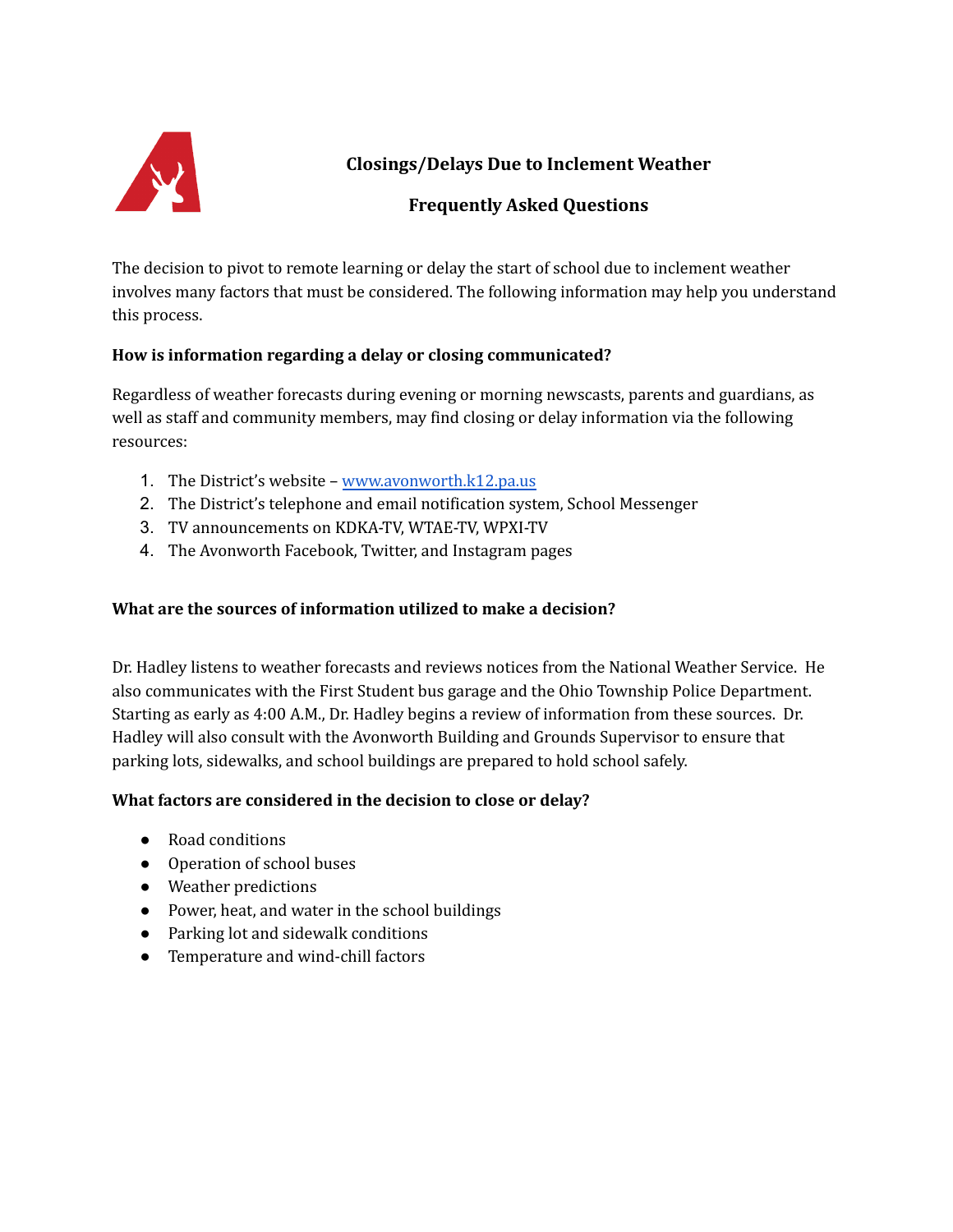### **How are decisions made regarding temperature and wind chill?**

The National Weather Service has produced a Wind Chill Chart that provides information concerning the combination of low temperatures and wind speed to determine wind chill. The chart also delineates the impact of wind chill on frostbite. Generally, Dr. Hadley will use this chart combined with data from previously stated sources to determine if the weather conditions pose a danger. (The chart is located below.)



| Temperature (°F)                                                |      |    |    |                   |    |          |          |                                                                                                 |        |       |            |       |       |       |       |       |                           |       |       |  |
|-----------------------------------------------------------------|------|----|----|-------------------|----|----------|----------|-------------------------------------------------------------------------------------------------|--------|-------|------------|-------|-------|-------|-------|-------|---------------------------|-------|-------|--|
|                                                                 | Calm | 40 | 35 | 30                | 25 | 20       | 15       | 10                                                                                              | 5      | o     | -5         | $-10$ | $-15$ | $-20$ | $-25$ | $-30$ | $-35$                     | $-40$ | $-45$ |  |
| (mph)<br>Wind                                                   | 5    | 36 | 31 | 25                | 19 | 13       | 7        | п                                                                                               | -5     | $-11$ | $-16$      | $-22$ | $-28$ | $-34$ | $-40$ | $-46$ | $-52$                     | $-57$ | $-63$ |  |
|                                                                 | 10   | 34 | 27 | 21                | 15 | 9        | 3        | $-4$                                                                                            | $-10$  |       | $-16 - 22$ | $-28$ | $-35$ | $-41$ | $-47$ | $-53$ | -59                       | -66   | $-72$ |  |
|                                                                 | 15   | 32 | 25 | 19                | 13 | 6        | $\Omega$ | $-7$                                                                                            | $-13$  | F19   | $-26$      | $-32$ | $-39$ | $-45$ | $-51$ | $-58$ | $-64$                     | $-71$ | $-77$ |  |
|                                                                 | 20   | 30 | 24 | 17                | 11 | 4        | $-2$     | -9                                                                                              | $-15$  | $-22$ | $-29$      | $-35$ | $-42$ | $-48$ | $-55$ | $-61$ | $-68$                     | $-74$ | $-81$ |  |
|                                                                 | 25   | 29 | 23 | 16                | 9  | 3        | $-4$     | $-11$                                                                                           | $-17'$ | $-24$ | $-31$      | $-37$ | $-44$ | $-51$ | $-58$ | $-64$ | $-71$                     | $-78$ | $-84$ |  |
|                                                                 | 30   | 28 | 22 | 15                | 8  |          | -5       | -12                                                                                             | $-19$  | $-26$ | $-33$      | $-39$ | $-46$ | $-53$ | $-60$ | $-67$ | $-73$                     | $-80$ | $-87$ |  |
|                                                                 | 35   | 28 | 21 | 14                | 7  | $\bf{0}$ | -7       | $-14$                                                                                           | $-21$  | $-27$ | $-34$      | $-41$ | $-48$ | $-55$ | $-62$ | $-69$ | $-76$                     | $-82$ | $-89$ |  |
|                                                                 | 40   | 27 | 20 | 13                | 6  | $-1$     | $-8$     | $-15$                                                                                           | $-22$  | $-29$ | $-36$      | $-43$ | $-50$ | $-57$ | $-64$ | $-71$ | $-78$                     | $-84$ | -91   |  |
|                                                                 | 45   | 26 | 19 | $12 \overline{ }$ | 5  | $-2$     | -9       | $-16$                                                                                           | $-23$  | $-30$ | $-37$      | $-44$ | -51   | $-58$ | $-65$ | $-72$ | $-79$                     | $-86$ | $-93$ |  |
|                                                                 | 50   | 26 | 19 | 12                | 4  | $-3$     | $-10$    | -17                                                                                             | $-24$  | $-31$ | $-38$      | $-45$ | $-52$ | -60   | $-67$ | $-74$ | -81                       | -88   | -95   |  |
|                                                                 | 55   | 25 | 18 | 11                | 4  | -3       | -11      | $-18$                                                                                           | $-25$  | $-32$ | $-39$      | $-46$ | $-54$ | $-61$ | -68   | $-75$ | -82                       | -89   | $-97$ |  |
|                                                                 | 60   | 25 | 17 | 10                | з  | $-4$     | $-11$    | $-19$                                                                                           | $-26$  | $-33$ | $-40$      | $-48$ | $-55$ | $-62$ | $-69$ | $-76$ | $-84$                     | -91   | -98   |  |
| 10 minutes<br>5 minutes<br>30 minutes<br><b>Frostbite Times</b> |      |    |    |                   |    |          |          |                                                                                                 |        |       |            |       |       |       |       |       |                           |       |       |  |
|                                                                 |      |    |    |                   |    |          |          | Wind Chill (°F) = 35.74 + 0.6215T - 35.75( $\mathsf{V}^{0.16})$ + 0.4275T( $\mathsf{V}^{0.16})$ |        |       |            |       |       |       |       |       |                           |       |       |  |
|                                                                 |      |    |    |                   |    |          |          | Where, T= Air Temperature (°F) V= Wind Speed (mph)                                              |        |       |            |       |       |       |       |       | <b>Effective 11/01/01</b> |       |       |  |

### **What choices are available regarding the operation of the school district?**

The Avonworth School District may run a two-hour delayed opening or pivot to remote learning.

#### **Who makes the decision?**

Dr. Hadley makes the final decision based on the above factors and using the input gained from the Ohio Township Police Department, the Ohio Township road crews, First Student Bus Garage, and the Avonworth Building and Grounds Supervisor.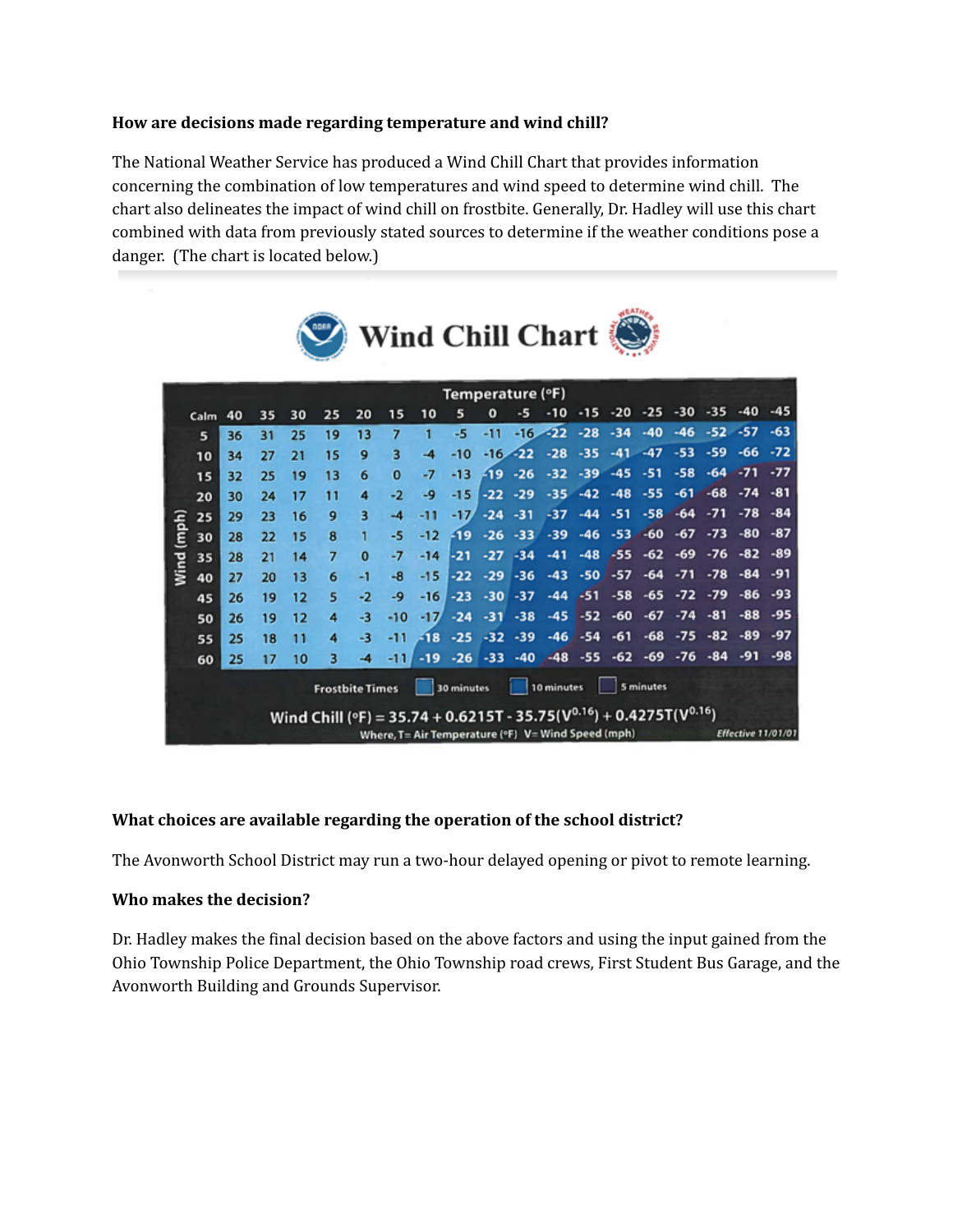#### **When is the decision made?**

The Superintendent makes the final decision no later than 5:30 A.M. The telephone and email notification system, television stations, District website, and social media will notify stakeholders so that proper planning and schedule adjustments can occur. When possible, a decision may be made and communicated the night before.

#### **How soon after the decision is made will the District inform parents?**

The Avonworth School District notifies parents and students via its telephone notification system and email as soon as a decision is made. Please note that the notification system may take several minutes to contact all District parents due to the volume of calls being made at one time. Parents are encouraged to monitor their email, District website, District Facebook, District Twitter, and District Instagram, as well as local television stations for the latest closing/delay information.

### **Who do I contact if I do not receive a phone call/email regarding a school closing/delay?**

The District contacts those phone numbers and email addresses provided by parents at the start of the school year. If you are not receiving phone calls or emails regarding school closings/delays, please contact the main office in your child(ren)'s school building(s) directly.

### **What happens if the decision is made to close school buildings for the day?**

The Avonworth School District is approved by the Pennsylvania Department of Education to provide remote learning in the event school can not occur in person due to inclement weather or some other unforeseen circumstance. If buildings are closed due to inclement weather or an unforeseen circumstance, Avonworth School District will pivot to remote learning.

### **When will instruction begin on a day the District pivots to remote learning?**

Instruction will begin two hours later than the normal start of the school day. APC and AES will begin remote instruction at 11:00 A.M. AMS and AHS will begin remote instruction at 10:00 A.M.

### **What does it mean if there is a two-hour delay?**

A two-hour delay means that school starts two hours later than the normal starting time. Please note that your child's bus pick-up time will be delayed by two hours as well.

### **Will students ever be held at school because of inclement weather?**

Severe weather and/or potentially dangerous road conditions that occur at or near the time of afternoon dismissal may require the delayed release of students. Students may be held at school until it is determined that it is safe for school buses to transport students home. If students are to be held at school, the District will make every attempt to contact parents through the District's telephone notification system.